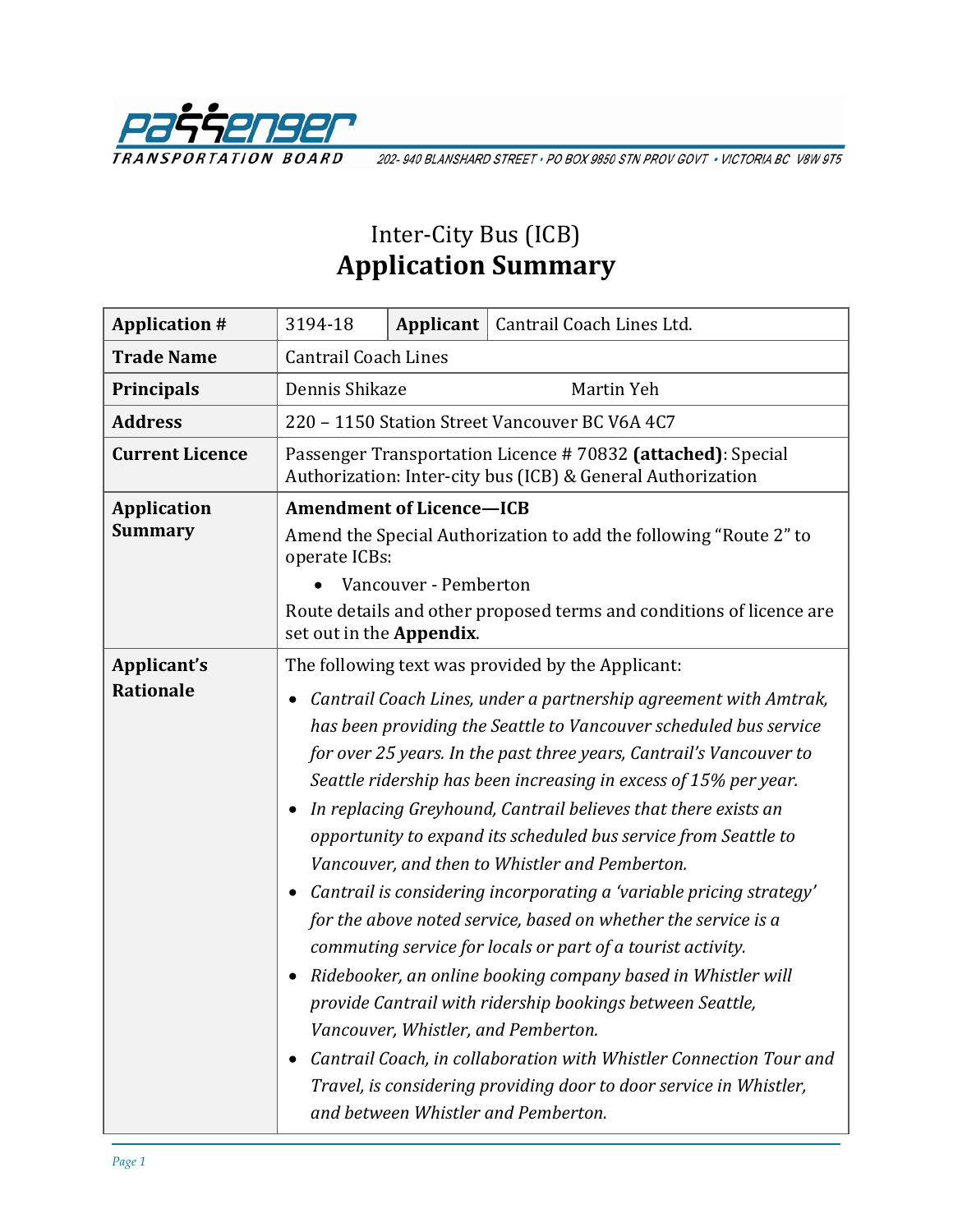### **Appendix**

### **Terms and Conditions Proposed by the Applicant**

The applicant seeks Passenger Transportation (PT) Board approval to add the following intercity bus route ("Route 2") to the terms and conditions of its PT Licence: Special Authorization (attached to this summary). The applicant does not seek changes to terms and conditions contained in its current PT Licence.

| Route 2                                |                             |
|----------------------------------------|-----------------------------|
| <b>Terminating Point 1:</b>            | <b>City of Vancouver</b>    |
| <b>Terminating Point 2:</b>            | <b>Village of Pemberton</b> |
| Corridors:                             | Highways 1 & 99             |
| <b>Route Points</b>                    | Daily Minimum (round trips) |
| City of Vancouver                      | 2                           |
| <b>District of West Vancouver</b>      | 2                           |
| District of Squamish                   | 2                           |
| <b>Resort Municipality of Whistler</b> | 2                           |
| Village of Pemberton                   | 2                           |

| <b>Publication of</b><br><b>Application:</b> | October 24, 2018 |
|----------------------------------------------|------------------|
| Deadline for<br><b>Submissions:</b>          | November 5, 2018 |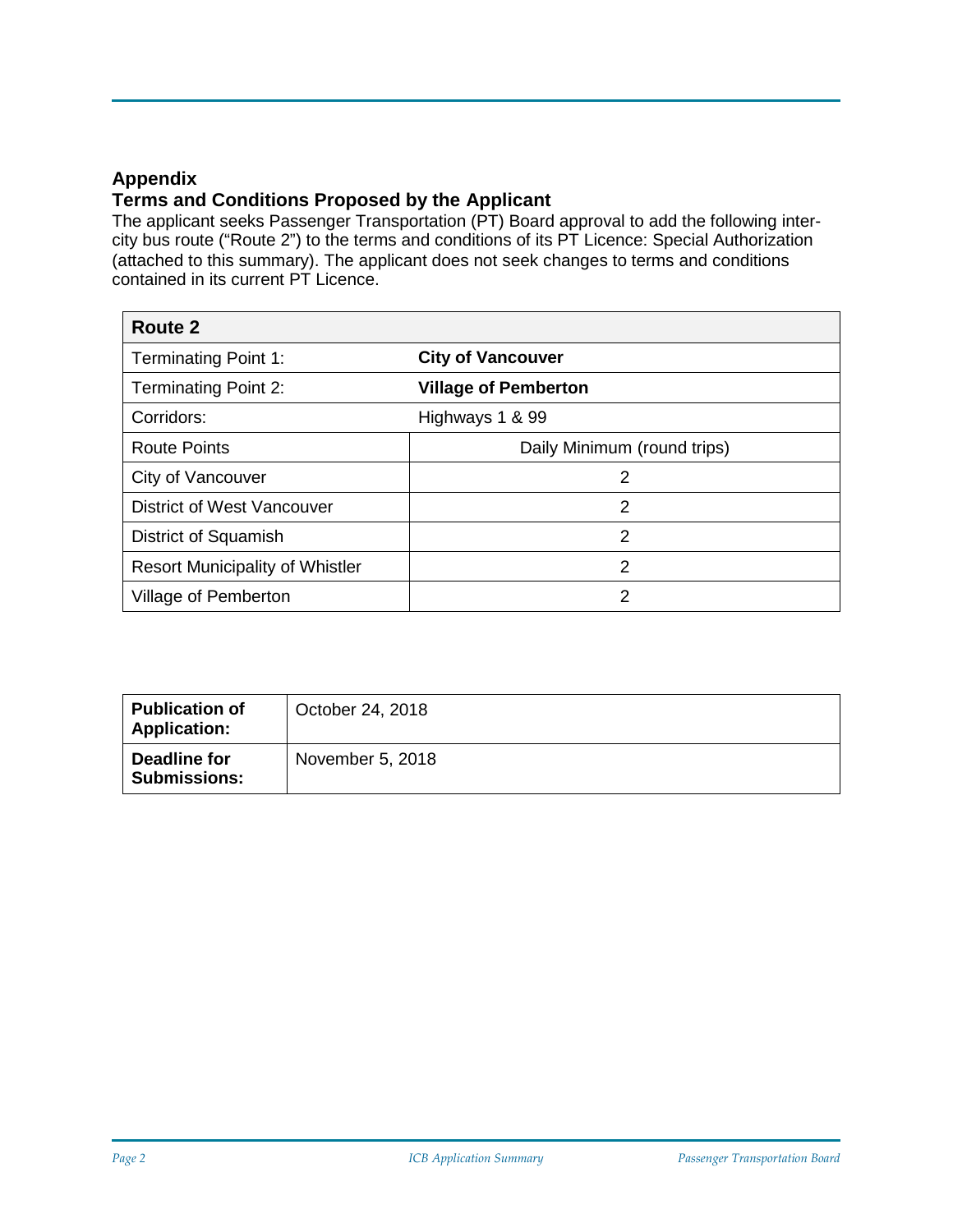**GENERAL AND SPECIAL AUTHORIZATION**



**PASSENGER TRANSPORTATION BRANCH MINISTRY OF TRANSPORTATION AND INFRASTRUCTURE**

# **LICENCE**

## **Passenger Transportation Licence**

Licence Holder: **CANTRAIL COACH LINES LTD.** Licence Number: **70832 VANCOUVER, BC**

Trade Name(s):

Licence Expires: **June 22, 2019**

#### **NOTICE TO LICENCE HOLDER**

**1. A copy of this licence document must be carried on the vehicle and be available at all times for Inspection. 2. The licence cancels all previous licences.**

### **PART A**

**The Licence is a general authorization issued pursuant to the** *Passenger Transportation Act,*  **and in the case of an extra-provincial undertaking pursuant to the** *Motor Vehicle Transport Act, 1987 (Canada)***, and is authorized to provide the passenger transportation services which are included within the meaning of a general authorization, under the** *Passenger Transportation Act***.**

- **1.** One or more motor vehicles as general passenger vehicles between points in the Province of British Columbia pursuant to the *Passenger Transportation Act*.
- **2.** One or more motor vehicles as general passenger vehicles from any point in British Columbia and beyond the British Columbia border when engaged in an extra-provincial undertaking pursuant to the *Motor Vehicle Transport Act, 1987 (Canada).*
- **3.** One or more motor vehicles as general passenger vehicles from the British Columbia border to any point in British Columbia and vice versa when engaged in an extra-provincial undertaking pursuant to the *Motor Vehicle Transport Act, 1987 (Canada).*

Registrar, Passenger Transportation Branch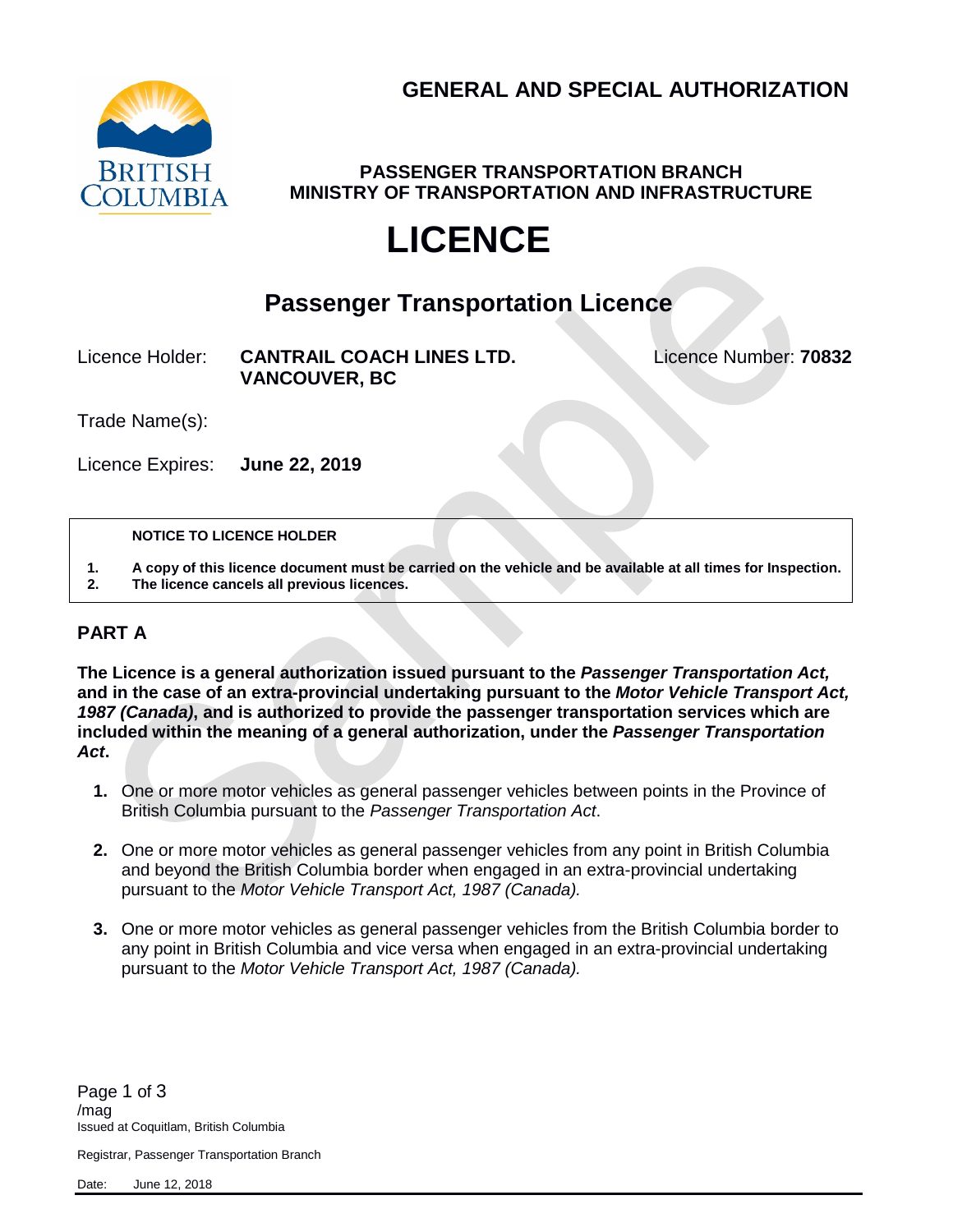PAGE 2

### **PART B**

**The Licence is a special authorization issued pursuant to the** *Passenger Transportation Act,*  **and in the case of an extra-provincial undertaking pursuant to the** *Motor Vehicle Act, 1987 (Canada),* **and is authorized to provide the passenger transportation services within the meaning of a special authorization, under the** *Passenger Transportation Act* **under the terms and conditions as specified below.**

| <b>Special Authorization</b>           |                                                                                                                                                                                                                                                 |                                          |  |
|----------------------------------------|-------------------------------------------------------------------------------------------------------------------------------------------------------------------------------------------------------------------------------------------------|------------------------------------------|--|
|                                        | <b>Inter-City Bus (ICB)</b>                                                                                                                                                                                                                     |                                          |  |
| <b>Terms &amp; Conditions:</b>         |                                                                                                                                                                                                                                                 |                                          |  |
| <b>Services:</b>                       |                                                                                                                                                                                                                                                 |                                          |  |
| Service: :                             | Transportation of passengers must be provided to and from each<br>route point on a scheduled basis according to the minimum frequency<br>that is set for the authorized route.                                                                  |                                          |  |
| Schedule: :                            | The licence holder must publish, in a manner accessible to the<br>general public, a schedule for each route with the time and location of<br>each stop, and must carry in each vehicle a copy of the schedule that<br>the vehicle is following. |                                          |  |
| <b>Route Number:</b>                   | 1 of 1                                                                                                                                                                                                                                          |                                          |  |
| Terminating Point 1: City of Vancouver |                                                                                                                                                                                                                                                 |                                          |  |
| Terminating Point 2: <b>}</b>          | Washington State Border & 176 Street, City of Surrey                                                                                                                                                                                            |                                          |  |
| <b>Authorized Route:</b>               | <b>Route Points</b>                                                                                                                                                                                                                             | <b>Daily Minimum</b><br>(each direction) |  |
| Limited Pick Up & Drop:<br>Off:        | <b>City of Vancouver</b>                                                                                                                                                                                                                        | 4                                        |  |
|                                        | City of Richmond                                                                                                                                                                                                                                | 4                                        |  |
|                                        | <b>City of Surrey</b>                                                                                                                                                                                                                           | 4                                        |  |
|                                        | <b>City of Port Coquitlam</b>                                                                                                                                                                                                                   | alt                                      |  |
|                                        | Washington State Border & 176 Street, City<br>of Surrey                                                                                                                                                                                         | 4                                        |  |
|                                        | Southbound from the City of Vancouver:                                                                                                                                                                                                          |                                          |  |
|                                        | Passengers may be picked up only from the City of Vancouver<br>through until the City of Richmond.                                                                                                                                              |                                          |  |
|                                        | Passengers may be dropped off only outside of British Columbia.                                                                                                                                                                                 |                                          |  |
|                                        | Northbound to the City of Vancouver:                                                                                                                                                                                                            |                                          |  |
|                                        | Passengers may be picked up only outside of British Columbia.                                                                                                                                                                                   |                                          |  |
|                                        | Passengers may be dropped off only from the City of Richmond                                                                                                                                                                                    |                                          |  |

Page 2 of 3 /mag Issued at Coquitlam, British Columbia

Registrar, Passenger Transportation Branch